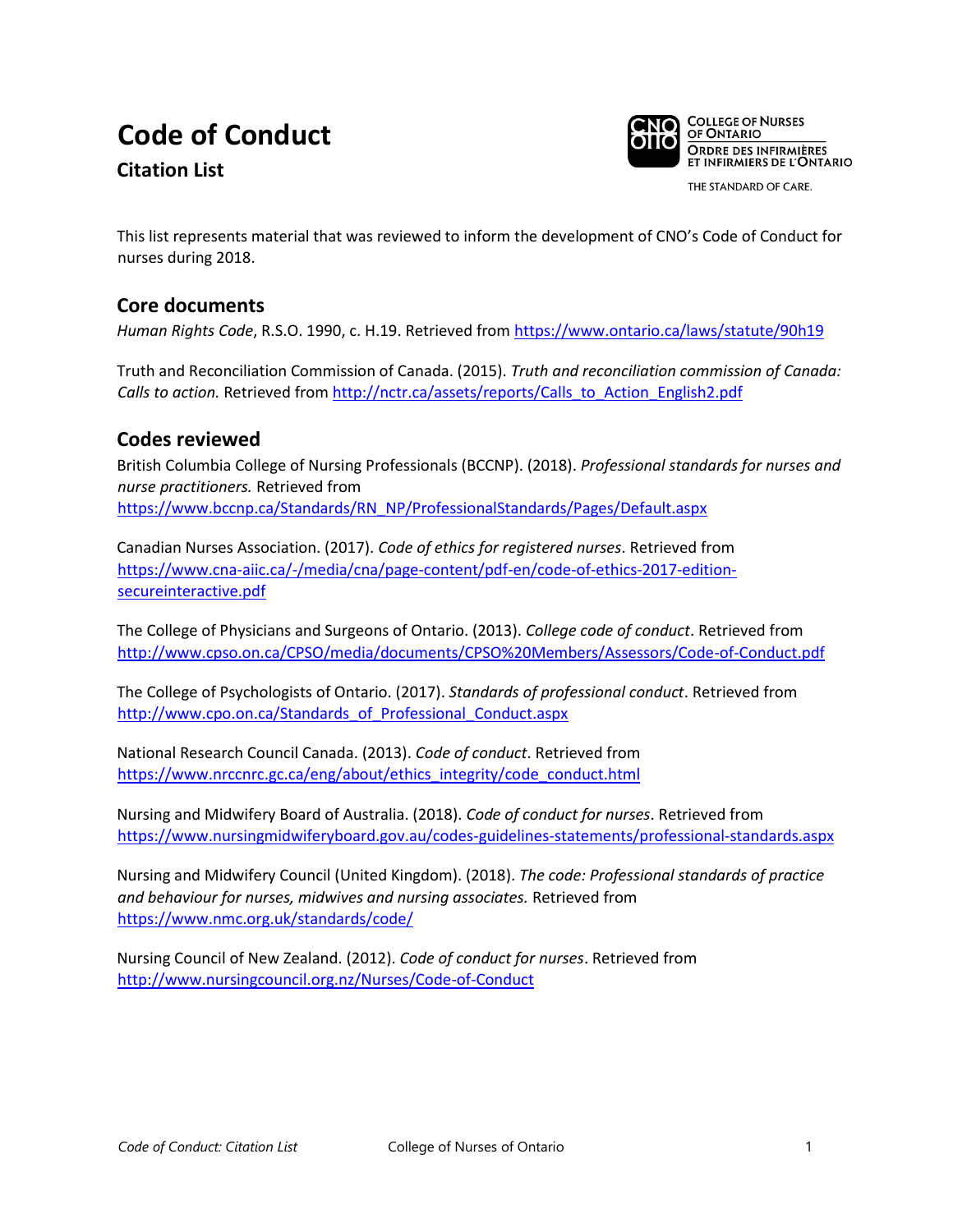## **References**

Abdel Maqsood, A. S., Oweis, A. I., & Hasna, F. S. (2012). Differences between patients' expectations and satisfaction with nursing care in a private hospital in Jordan. *International Journal of Nursing Practice, 18*(2), 140-146. http://doi.org/10.1111/j.1440-172X.2012.02008.x

Aiello, A., Garman, A., & Morris, S. B. (2003). Patient satisfaction with nursing care: A multilevel analysis. *Quality Management in Health Care, 12*(3), 187-190. Retrieved from https://journals.lww.com/qmhcjournal/Abstract/2003/07000/Patient\_Satisfaction\_With\_Nursing\_Care\_ \_A.9.aspx

Batbaatar, E., Dorjdagva, J., Luvsannyam, A., Savino, M. M., & Amenta, P. (2017). Determinants of patient satisfaction: A systematic review. *Perspectives in Public Health, 137*(2), 89-101. <http://doi.org/10.1177/1757913916634136>

Beach, M. C., Sugarman, J., Johnson, R. L., Arbelaez, J. J., Duggan, P. S., & Cooper, L. A. (2005). Do patients treated with dignity report higher satisfaction, adherence, and receipt of preventive care? *The Annals of Family Medicine, 3*(4), 331-338. Retrieved from <http://www.annfammed.org/content/3/4/331.long>

Beattie, M., Lauder, W., Atherton, I., & Murphy, D. J. (2014). Instruments to measure patient experience of health care quality in hospitals: A systematic review protocol. *Systematic Reviews, 3*(1), 4. Retrieved from<https://systematicreviewsjournal.biomedcentral.com/articles/10.1186/2046-4053-3-4>

Boerebach, B. C. M., Scheepers, R. A., van der Leeuw, R. M., Heineman, M. J., Arah, O. A., & Lombarts, K. M. J. M. H. (2014). The Impact of clinicians' personality and their interpersonal behaviors on the quality of patient care: A systematic review. *International Journal for Quality in Health Care, 26*(4), 426-481. <http://doi.org/10.1093/intqhc/mzu055>

Burston, S., Chaboyer, W., & Gillespie, B. (2014). Nurse-sensitive indicators suitable to reflect nursing care quality: A review and discussion of issues. *Journal of Clinical Nursing, 23*(13-14), 1785-1795. <http://doi.org/10.1111/jocn.12337>

Calvao, T. (2016). Codes of conduct: Effectiveness and legitimacy. *Organizational Cultures: An International Journal, 16*(1), 9-22[. http://doi.org/10.18848/2327-8013/CGP/v16i01/9-22](http://doi.org/10.18848/2327-8013/CGP/v16i01/9-22) 

Chaaya M, Rabal B, Morou G, Kaiss N. (2003). Implementing patient-centered care in Lebanon. *Journal of Nursing Administration, 33*(9), p 437-440. Retrieved from [https://oce.ovid.com/article/00005110200309000-00003/HTML](https://oce.ovid.com/article/00005110-200309000-00003/HTML) 

Chan, J. N. H., & Chau, J. (2005). Patient satisfaction with triage nursing care in Hong Kong. *Journal of Advanced Nursing, 50*(5), 498-507.<https://doi.org/10.1111/j.1365-2648.2005.03428.x>

Chen, Y., Liu, J., Xiao, S., Liu, X., Tang, X., & Zhou, Y. (2014). Model construction of nursing service satisfaction in hospitalized tumor patients. *International Journal of Clinical and Experimental Medicine, 7*(10), 3621-3629. Retrieved from<https://www.ncbi.nlm.nih.gov/pmc/articles/PMC4238539/>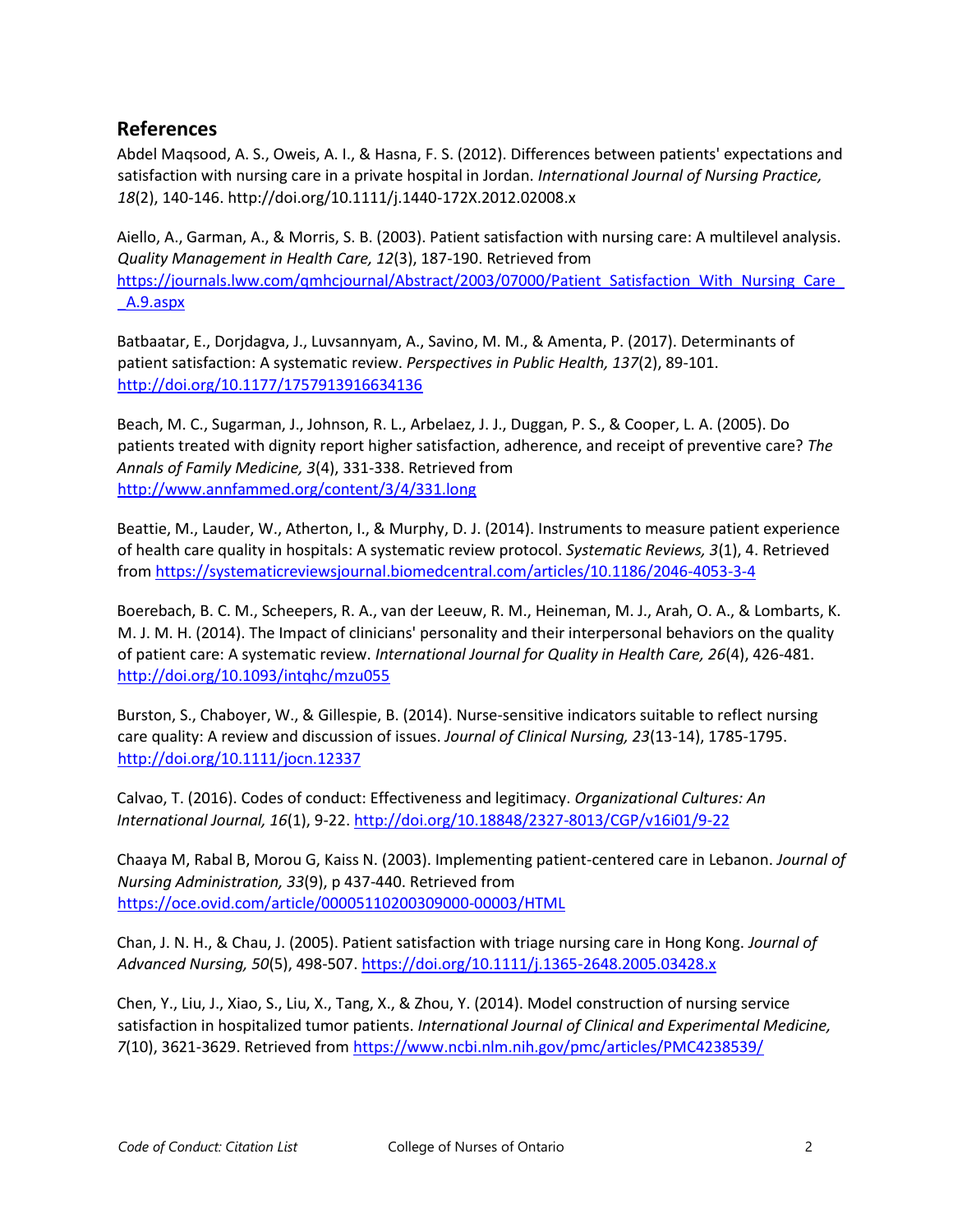Collins, R. L., Haas, A., Haviland, A. M., & Elliott, M. N. (2017). What matters most to whom: Racial, ethnic, and language differences in the health care experiences most important to patients. *Medical Care, 55*(11), 940-947[. http://doi.org/10.1097/MLR.0000000000000804](http://doi.org/10.1097/MLR.0000000000000804) 

Crow, H., Gage, H., Hampson, S., Hart, J., Kimber, A., Storey, L., & Thomas, H. (2002). Measurement of satisfaction with health care: Implications for practice from a systematic review of the literature. *Health Technology Assessment, 6*(32), 1-244*.* Retrieved from <http://uhra.herts.ac.uk/bitstream/handle/2299/1073/102382.pdf>

Davidson, K. W., Shaffer, J., Siqin, Y., Falzon, L., Emeruwa, I. O., Sundquist, K., Ting, H. H. (2017). Interventions to improve hospital patient satisfaction with healthcare providers and systems: A systematic review. *BMJ Quality & Safety, 26*(7), 596-606.<http://doi.org/10.1136/bmjqs-2015-004758>

Day-Calder, M. (2016). Finding the best ways to meet your patients' expectations. *Nursing standard (Royal College of Nursing, Great Britain), 31*(11), 37-38.<http://doi.org/10.7748/ns.31.11.37.s40>

De-La-Cueva-Ariza, L., Romero-García, M., Delgado-Hito, P., Acosta-Mejuto, B., Jover-Sancho, C., RicartBasagaña, M., Solà‐Ribó, M. (2014). Development of an instrument to measure the degree of critical patient's satisfaction with nursing care: Research protocol. *Journal of Advanced Nursing, 70*(1), 201-210[. http://doi.org/10.1111/jan.12184](http://doi.org/10.1111/jan.12184)

Desborough, J., Bagheri, N., Banfield, M., Mills, J., Phillips, C., & Korda, R. (2016). The impact of general practice nursing care on patient satisfaction and enablement in Australia: A mixed methods study. *International Journal of Nursing Studies, 64*, 108-119.<http://doi.org/10.1016/j.ijnurstu.2016.10.004>

DiGioia, K., Nair, M., Shields, M., & Saini, V. (2016). Physicians and students take to the streets to ask: What do people want from their health care? *Journal of Patient Safety, 14*(2):e29–e30. <https://doi.org/10.1097/PTS.0000000000000303>

Dinç, L., & Gastmans, C. (2012). Trust and trustworthiness in nursing: An argument‐based literature review. *Nursing Inquiry, 19*(3), 223-237.<https://doi.org/10.1111/j.1440-1800.2011.00582.x>

Dwamena, F., Holmes-Rovner, M., Gaulden, C. M., Jorgenson, S., Sadigh, G., Sikorskii, A., . . . Olomu, A. (2012). Interventions for providers to promote a patient-centred approach in clinical consultations. *Cochrane Database of Systematic Reviews, 2012*(12)[, http://doi.org/10.1002/14651858.CD003267.pub2](http://doi.org/10.1002/14651858.CD003267.pub2)

Dy, S. M., Chan, K. S., Chang, H.-Y., Zhang, A., Zhu, J., & Mylod, D. (2016). Patient perspectives of care and process and outcome quality measures for heart failure admissions in US hospitals: How are they related in the era of public reporting? *International Journal for Quality in Health Care, 28*(4), 522-528. <https://doi.org/10.1093/intqhc/mzw063>

Edwards, K. J., Duff, J., & Walker, K. (2014). What really matters? A multi-view perspective of one patient's hospital experience. *Contemporary Nurse: A Journal for the Australian Nursing Profession, 49*(1), 122-136.<http://doi.org/10.5172/conu.2014.49.122>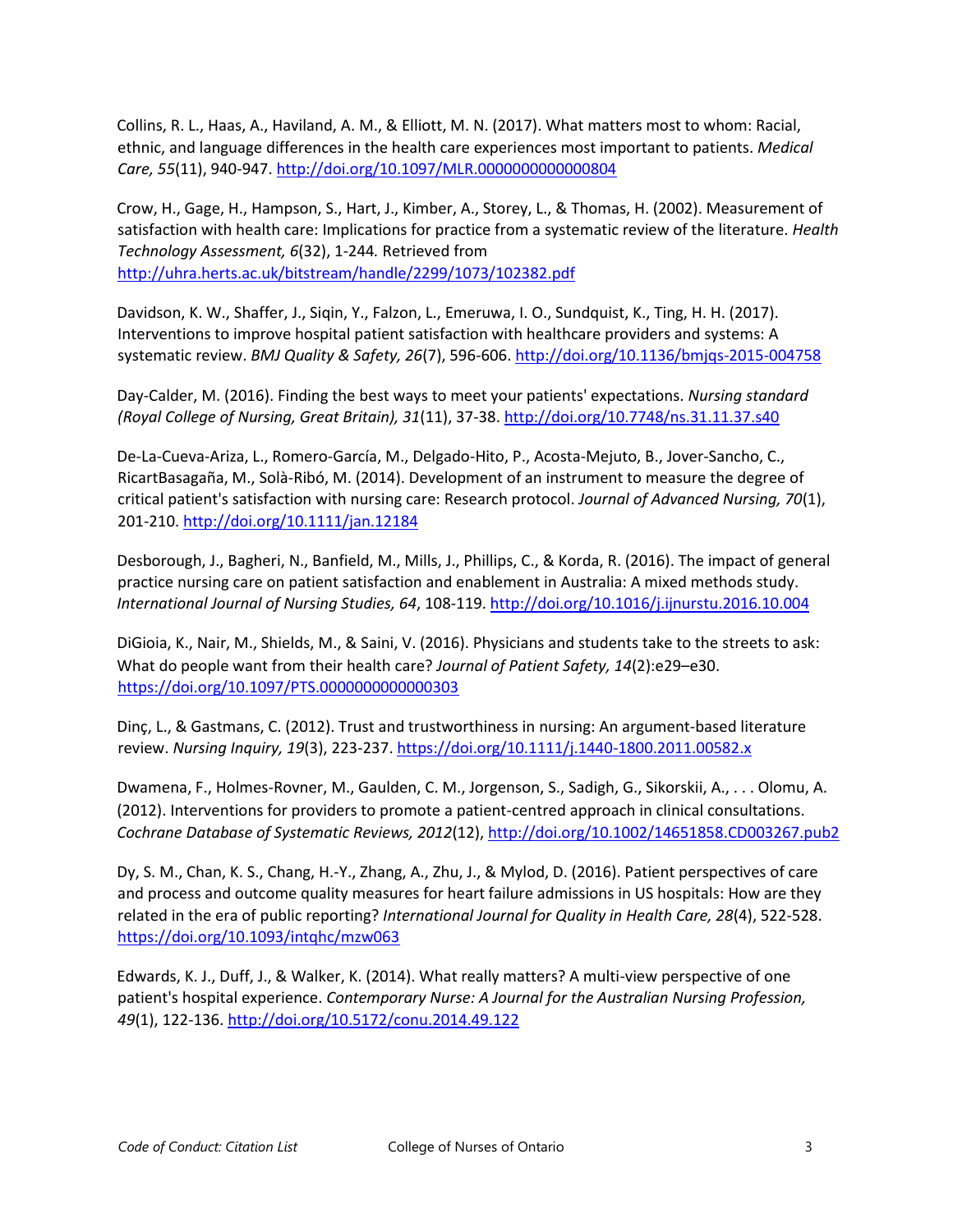Fosbmder, D. (1994). Patient perceptions of nursing care: An emerging theory of interpersonal competence. *Journal of Advanced Nursing, 20*(6), 1085-1093. [https://doi.org/10.1046/j.13652648.1994.20061085.x](https://doi.org/10.1046/j.1365-2648.1994.20061085.x) 

Gerber, P., Cairns, B.E., Zed, P.J., Lynd, L.D., Kim-Sing, A., Peterson, S., Moshenko, J., Brady, C., Penner, J. (2015). Development of a code of conduct for the faculty of pharmaceutical sciences at the University of British Columbia. *Pharmacy Education, 15*(1), 145-154. Retrieved from <http://pharmacyeducation.fip.org/pharmacyeducation/article/view/317>

Glarcher, M., Schumacher, P., & Fritz, E. (2015). Care quality instruments. *International Journal of Health Care Quality Assurance, 28*(5), 532-559[. http://doi.org/10.1108/IJHCQA-01-2015-0010](http://doi.org/10.1108/IJHCQA-01-2015-0010) 

Grimley, K. A. (2017). Never assume: The search for shared descriptions of quality nursing care. *Nurse Leader, 15*(6), 413-418.<http://doi.org/10.1016/j.mnl.2017.08.005>

Harrison, R., Walton, M., Healy, J., Smith-Merry, J., & Hobbs, C. (2016). Patient complaints about hospital services: Applying a complaint taxonomy to analyse and respond to complaints. *International Journal for Quality in Health Care, 28*(2), 240-245[. http://doi.org/10.1093/intqhc/mzw003](http://doi.org/10.1093/intqhc/mzw003)

Joffe, S., Manocchia, M., Weeks, J. C., & Cleary, P. D. (2003). What do patients value in their hospital care? An empirical perspective on autonomy centred bioethics. *Journal of Medical Ethics, 29*(2), 103108. Retrieved fro[m https://jme.bmj.com/content/29/2/103](https://jme.bmj.com/content/29/2/103) 

Johansson, P., Oleni, M., & Fridlund, B. (2002). Patient satisfaction with nursing care in the context of health care: A literature study. *Scandinavian Journal of Caring Sciences, 16*(4), 337-344. <https://doi.org/10.1046/j.1471-6712.2002.00094.x>

Keeley, P., Wolf, Z., Regul, L., & Jadwin, A. (2015). Effectiveness of standard of care protocol on patient satisfaction and perceived staff caring. *Clinical Journal of Oncology Nursing, 19*(3). <http://doi.org/10.1188/15.CJON.352-360>

Kol, E., Arıkan, F., İlaslan, E., Akıncı, M. A., & Koçak, M. C. (2018). A quality indicator for the evaluation of nursing care: Determination of patient satisfaction and related factors at a university hospital in the Mediterranean Region in Turkey. *Collegian, 25*(1), 51-56.<https://doi.org/10.1016/j.colegn.2017.03.006>

Koy, V., Yunibhand, J., & Angsuroch, Y. (2016). The quantitative measurement of nursing care quality: A systematic review of available instruments. *International Nursing Review, 63*(3), 490-498. <https://doi.org/10.1111/inr.12269>

Levy-Storms, L., Schnelle, J. F., & Simmons, S. F. (2007). What do family members notice following an intervention to improve mobility and incontinence care for nursing home residents? An analysis of open-ended comments. *Gerontologist, 47*(1), 14-20.<https://doi.org/10.1093/geront/47.1.14>

Lucatorto, M. A., Thomas, T. W., & Siek, T. (2016). Registered nurses as caregivers: influencing the system as patient advocates. *OJIN: The Online Journal of Issues in Nursing, 21*(3). Retrieved from [http://ojin.nursingworld.org/MainMenuCategories/ANAMarketplace/ANAPeriodicals/OJIN/TableofCont](http://ojin.nursingworld.org/MainMenuCategories/ANAMarketplace/ANAPeriodicals/OJIN/TableofContents/Vol-21-2016/No3-Sept-2016/Registered-Nurses-as-Caregivers-Influencing-the-System-as-Patient-Advocates.html)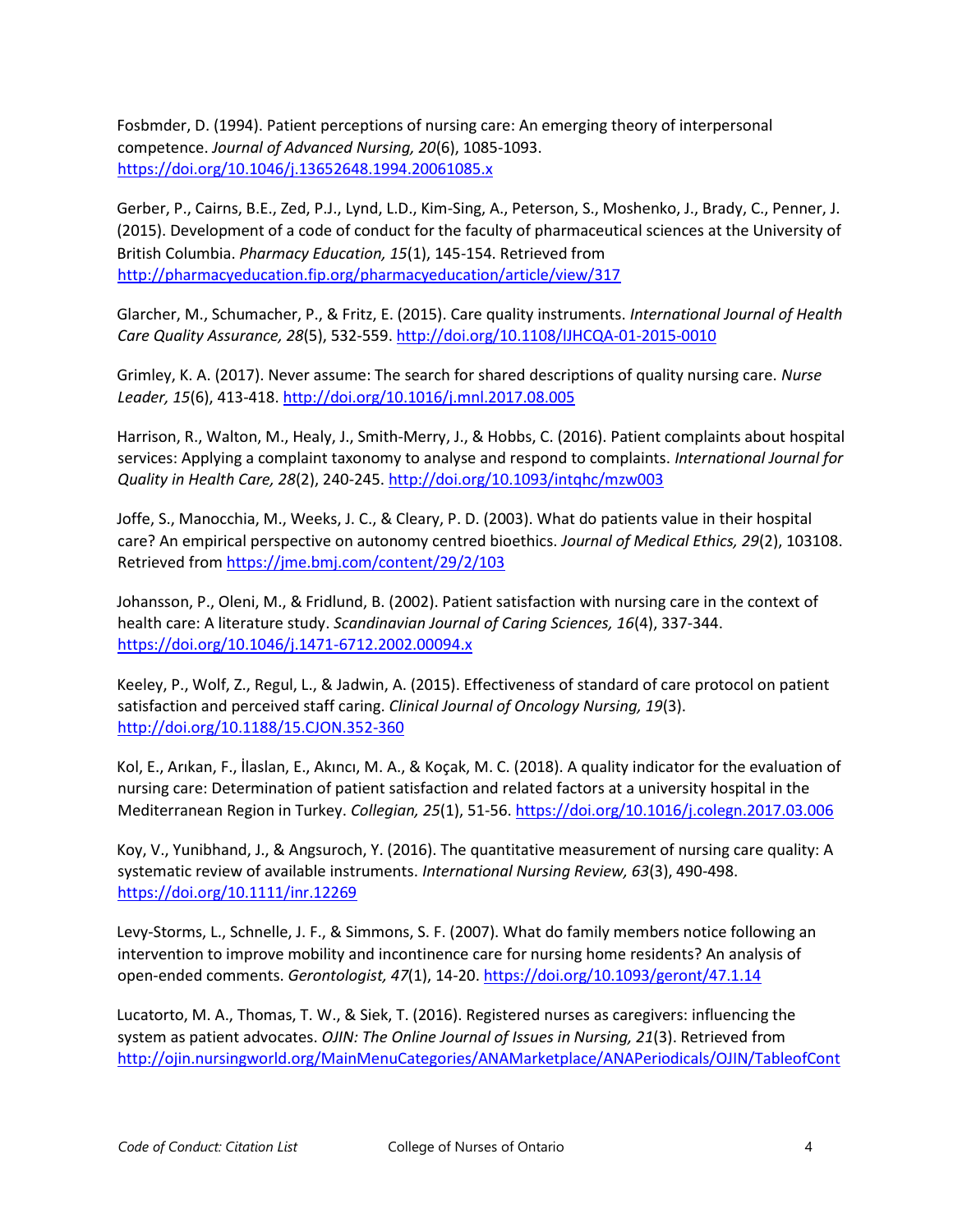[ents/Vol-21-2016/No3-Sept-2016/Registered-Nurses-as-Caregivers-Influencing-the-System-as-](http://ojin.nursingworld.org/MainMenuCategories/ANAMarketplace/ANAPeriodicals/OJIN/TableofContents/Vol-21-2016/No3-Sept-2016/Registered-Nurses-as-Caregivers-Influencing-the-System-as-Patient-Advocates.html)PatientAdvocates.html

McLeod, H. M. (2017). *Respect and shared decision making in the clinical encounter: A video-reflexive ethnography.* (Doctoral dissertation, University of Minnesota). Retrieved from <https://conservancy.umn.edu/handle/11299/188926>

Milutinović, D., Simin, D., Brkić, N., & Brkić, S. (2012). The patient satisfaction with nursing care quality: The psychometric study of the Serbian version of PSNCQ questionnaire. *Scandinavian Journal of Caring Sciences, 26*(3), 598-606[. http://doi.org/10.1111/j.1471-6712.2012.00969.x](http://doi.org/10.1111/j.1471-6712.2012.00969.x)

Moore, P. M., Rivera Mercado, S., Grez Artigues, M., & Lawrie, T. A. (2013). Communication skills training for healthcare professionals working with people who have cancer. *Cochrane Database of Systematic Reviews, 2013*(3)[. http://doi.org/10.1002/14651858.CD003751.pub3](http://doi.org/10.1002/14651858.CD003751.pub3)

Newell, S., & Jordan, Z. (2015). The Patient experience of patient-centered communication with nurses in the hospital setting: A qualitative systematic review protocol. *JBI Database of Systematic Reviews and Implementation Reports, 13*(1), 76-87[. http://doi.org/10.11124/jbisrir-2015-1072](http://doi.org/10.11124/jbisrir-2015-1072)

Palese, A., Tomietto, M., Suhonen, R., Efstathiou, G., Tsangari, H., Merkouris, A., . . . Karlou, C. (2011). Surgical patient satisfaction as an outcome of nurses' caring behaviors: A descriptive and correlational study in six European countries. *Journal of Nursing Scholarship, 43*(4), 341-350. <https://doi.org/10.1111/j.1547-5069.2011.01413.x>

Palmer, S. C., De Berardis, G., Craig, J. C., Tong, A., Tonelli, M., Pellegrini, F., . . . Strippoli, G. F. M. (2014). Patient satisfaction with in-centre haemodialysis care: An international survey. *BMJ Open, 4*(5). <http://doi.org/10.1136/bmjopen-2014-005020>

Papastavrou, E., Andreou, P., Tsangari, H., & Merkouris, A. (2014). Linking patient satisfaction with nursing care: The case of care rationing - a correlational study. *BMC Nursing, 13*(1). <http://doi.org/10.1186/1472-6955-13-26>

Paramore J. (2012). Development of the AOA [American Optometric Association] Code of Ethics and Standards of Professional Conduct. *Optometry, 83*(4), 123-4. Retrieved fro[m https://www.aoa.org](https://www.aoa.org)

Pehrson, C., Banerjee, S. C., Manna, R., Shen, M. J., Hammonds, S., Coyle, N. Bylund, C. L. (2016). Responding empathically to patients: Development, implementation, and evaluation of a communication skills training module for oncology nurses. *Patient Education and Counseling, 99*(4), 610616.<https://doi.org/10.1016/j.pec.2015.11.021>

Pinto, R. Z., Ferreira, M. L., Oliveira, V. C., Franco, M. R., Adams, R., Maher, C. G., & Ferreira, P. H. (2012). Patient-centred communication is associated with positive therapeutic alliance: A systematic review. *Journal of Physiotherapy, 58*(2), 77-87. [https://doi.org/10.1016/S1836-9553\(12\)70087-5](https://doi.org/10.1016/S1836-9553(12)70087-5) 

Piredda, M., Vellone, E., Piras, G., Fida, R., Latour, J. M., Matarese, M. De Marinis, M. G. (2015).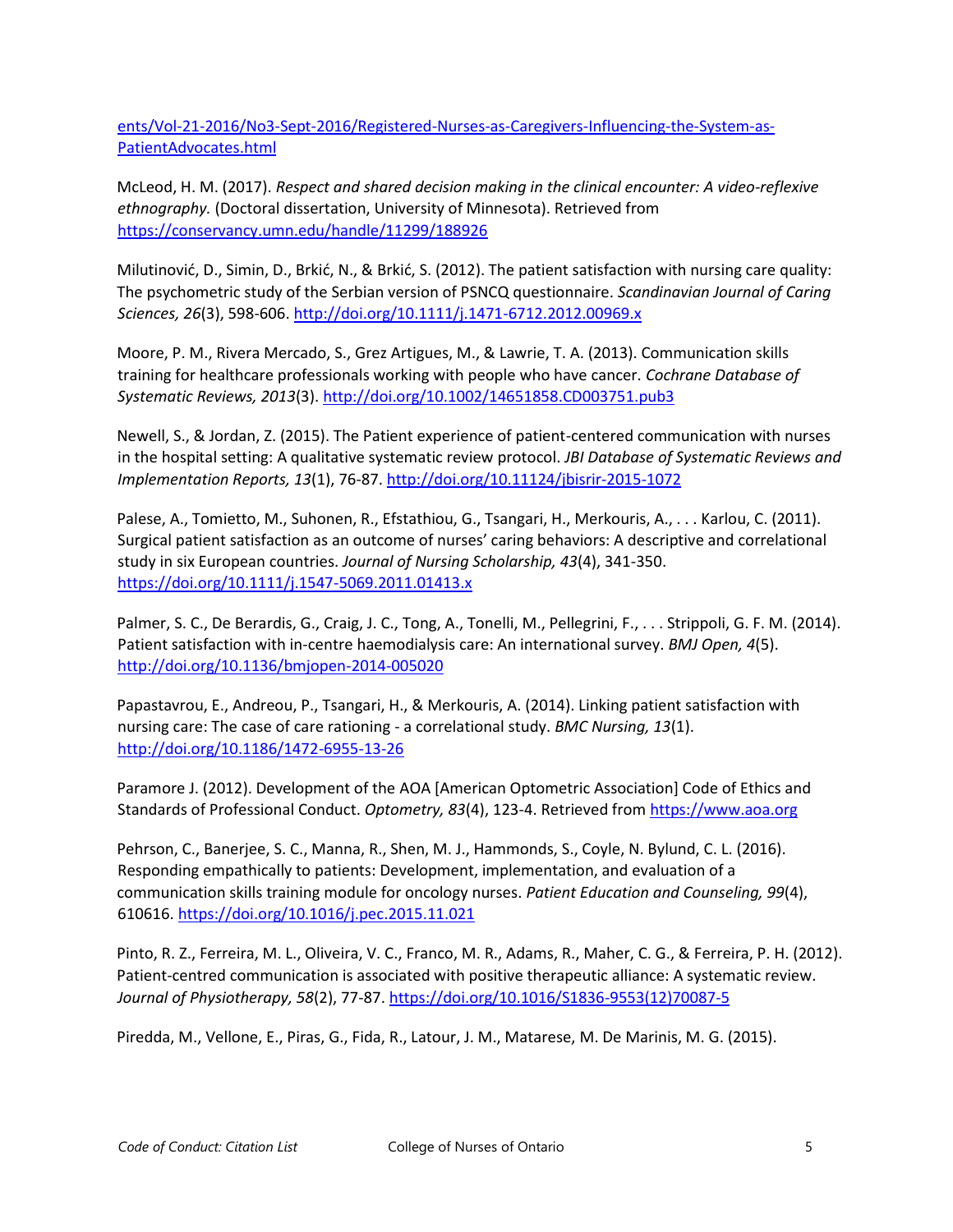Psychometric evaluation of the Newcastle Satisfaction with Nursing Scales. *Journal of Nursing Care Quality, 30*(1), 84-92[. http://doi.org/10.1097/NCQ.0000000000000078](http://doi.org/10.1097/NCQ.0000000000000078)

Rafii, F., Esmaiel Hajinezhad, M. & Haghani, H. (2008). Nurse Caring and Patient Satisfaction in Iran. *International Journal for Human Caring, 12*(3), 14-23.<http://doi.org/10.20467/1091-5710.12.3.14>

Reader, T. W., & Gillespie, A. (2013). Patient neglect in healthcare institutions: A systematic review and conceptual model. *BMC Health Services Research, 13*(1), 156. [https://doi.org/10.1186/1472-6963-13](https://doi.org/10.1186/1472-6963-13-156) [156](https://doi.org/10.1186/1472-6963-13-156)

Reck, D. L. (2013). Can and should nurses be aware of patients' expectations for their nursing care? *Nursing Administration Quarterly, 37*(2), 109-115[. http://doi.org/10.1097/NAQ.0b013e3182869e03](http://doi.org/10.1097/NAQ.0b013e3182869e03)

Reeves, R., West, E., & Barron, D. (2013). Facilitated patient experience feedback can improve nursing care: A pilot study for a phase III cluster randomised controlled trial. *BMC Health Services Research, 13*(1), 259-259.<http://doi.org/10.1186/1472-6963-13-259>

Ring, E. (2005). *Defining, analyzing, and using patient perceptions to develop standards for improving care*. (Doctoral dissertation). Available from ProQuest Dissertations & Theses Database. (UMI No. AAI3194569)

Saini, V., Garcia-Armesto, S., Klemperer, D., Paris, V., Elshaug, A. G., Brownlee, S., . . . Fisher, E. S. (2017). Drivers of poor medical care. *The Lancet, 390*(10090), 178-190. [https://doi.org/10.1016/S01406736\(16\)30947-3](https://doi.org/10.1016/S0140-6736(16)30947-3) 

Schmidt B.J. (2017). Becoming inclusive: A code of conduct for inclusion and diversity. *Professional Nursing, 33*(2), 102-107.<https://doi.org/10.1016/j.profnurs.2016.08.014>

Schrooten, I., & de Jong, M. D. T. (2017). If you could read my mind: The role of healthcare providers' empathic and communicative competencies in clients' satisfaction with consultations. *Health Communication, 32*(1), 111-118.<http://doi.org/10.1080/10410236.2015.1110002>

Scott, P. A., Matthews, A., & Kirwan, M. (2014). What is nursing in the 21st century and what does the 21st century health system require of nursing? *Nursing Philosophy, 15*(1), 23-34. <https://doi.org/10.1111/nup.12032>

Shirley, E., Josephson, G., & Sanders, J. (2016). Fundamentals of patient satisfaction measurement. *Physician Leadership Journal, 3*(1), 12-17. Retrieved from ESBCOhost.com

Simmons, S. F., & Ouslander, J. G. (2005). Resident and family satisfaction with incontinence and mobility care: Sensitivity to intervention effects? *Gerontologist, 45*(3), 318-326. <https://doi.org/10.1093/geront/45.3.318>

Sinclair, S., Beamer, K., Hack, T. F., McClement, S., Raffin Bouchal, S., Chochinov, H. M., & Hagen, N. A. (2017). Sympathy, empathy, and compassion: A grounded theory study of palliative care patients' understandings, experiences, and preferences. *Palliative Medicine, 31*(5), 437-447. <http://doi.org/10.1177/0269216316663499>